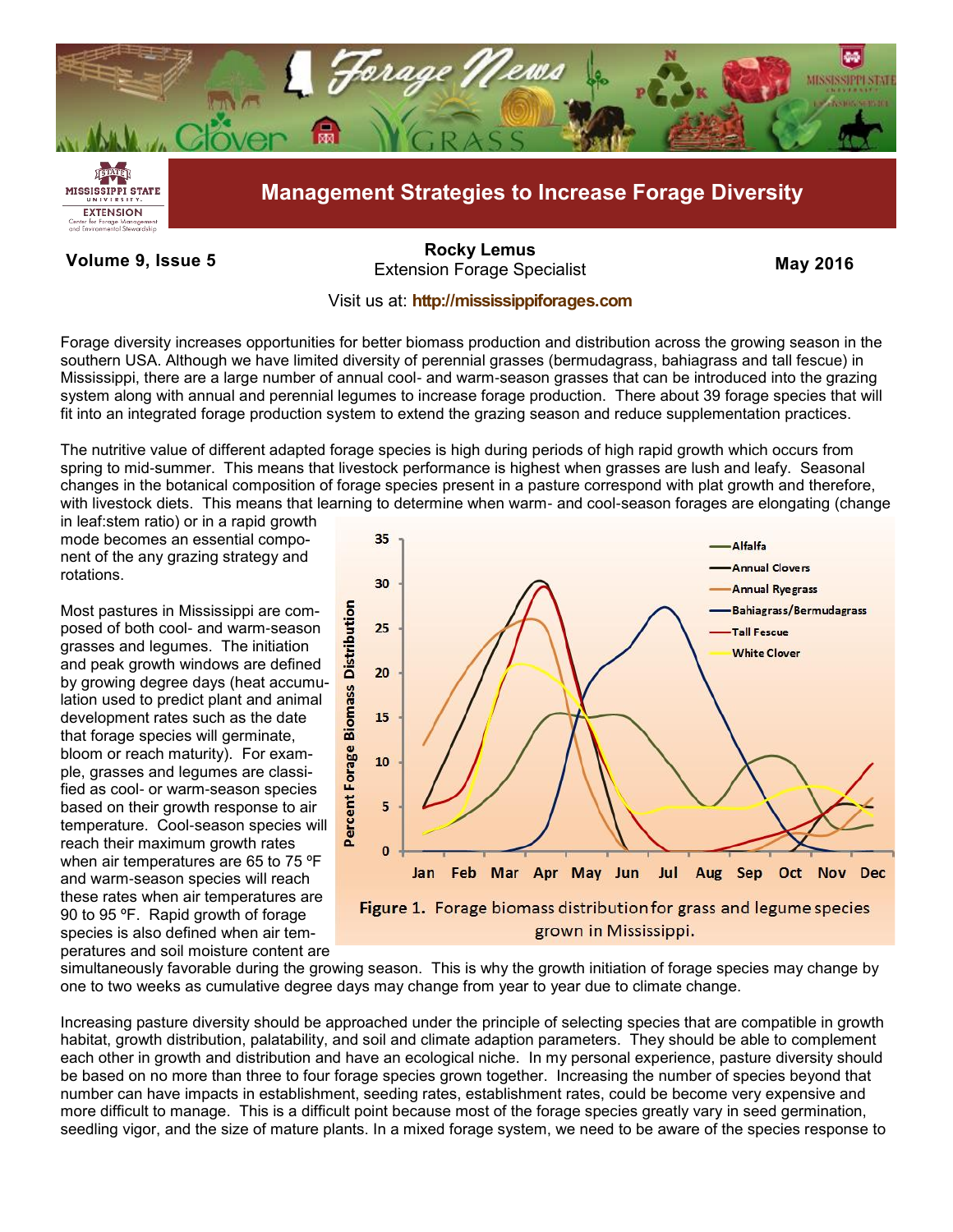grazing management or mechanical harvest. Mixing species means that the stronger and more persistent species will outcompete the weakest species and it becomes more about the "survival of the fittest" than plant diversity and long-term benefit. For example, hairy vetch has very poor grazing tolerance, once it is grazed or cut for hay, it does not recover and produce subsequent biomass. Bermudagrass and bahiagrass are more tolerant of hot and dry weather than tall fescue. On the other hand, tall fescue is more tolerant of wet conditions. Growth distribution in forage species is a response to weather conditions and day length. Each farm might have an ecological niche that is different from an adjacent farm and it is related to microclimate, soil fertility, soil drainage, and grazing management. That means that introducing new species might require a change in management, choosing the adequate soil types and shifting soil fertility practices.

Although in Mississippi we receive over 50 inches of annual precipitation, soil water is still the most limiting plant growth factor because it can affect nutrient uptake and time of recovery after grazing. Utilizing different forage species that are properly grazed could help to maintain soil moisture and improve forage growth. Adequate plant clover must be left in the pasture to optimize water infiltration (water movement in the soil). Standing biomass and plant residue on the soil surface can reduce the impact of rain drops on the soil and reduce runoff. These two plant components can also help reduce evaporation losses by moderating soil surface temperatures. Leaving at least three inches of biomass and allowing the preferred species to maintain a healthy root system can optimize water use. Remember that overgrazing can cause drought-like conditions even with the amount of rain that we receive across the state.

Proper use grazing management strategies, will allow plants to compete better in a grazing environment. Implementing a grazing strategy that increases vigor and abundance of desirable forage species is one of the most effective ways to maintain healthy pasture systems. A grazing system should be a plan to accomplish short- or long-term objectives based on knowledge of the available resources (forage species, fertility, plant growth distribution, water, fencing, type of livestock, nutrient requirements), production (weight gains and body conditions) and marketing strategies (e.g. grass fin-



ished vs. grain finished beef). This means that decisions on where and where to graze should be based on the livestock nutrient requirements and target weights at a future date.

Plant growth and livestock performance are affected by the grazing strategy, which is usually defined by the stocking rate (animals per acre for defined period of time) and the time of grazing (how long they stay in the pasture and how long the pastures recover). When producers try to maximize the yield of animal production (beef produced per acre), it

Figure 1. Impact of reduced forage biomass production in the soil, plant and animal interrelationship.

will require a high level of ecological and economic risk. Although high stocking rates can increase grazing pressure, it can also increase the risk of damaging the vegetation and increase soil compaction in wet soils. Overgrazing can decrease plant cover, increase water runoff and reduce soil water content. Using moderate stocking rates (one animal unit per acre) can reduce ecological impact by leaving more biomass as cover and can increase the opportunity to optimize net return per animal.